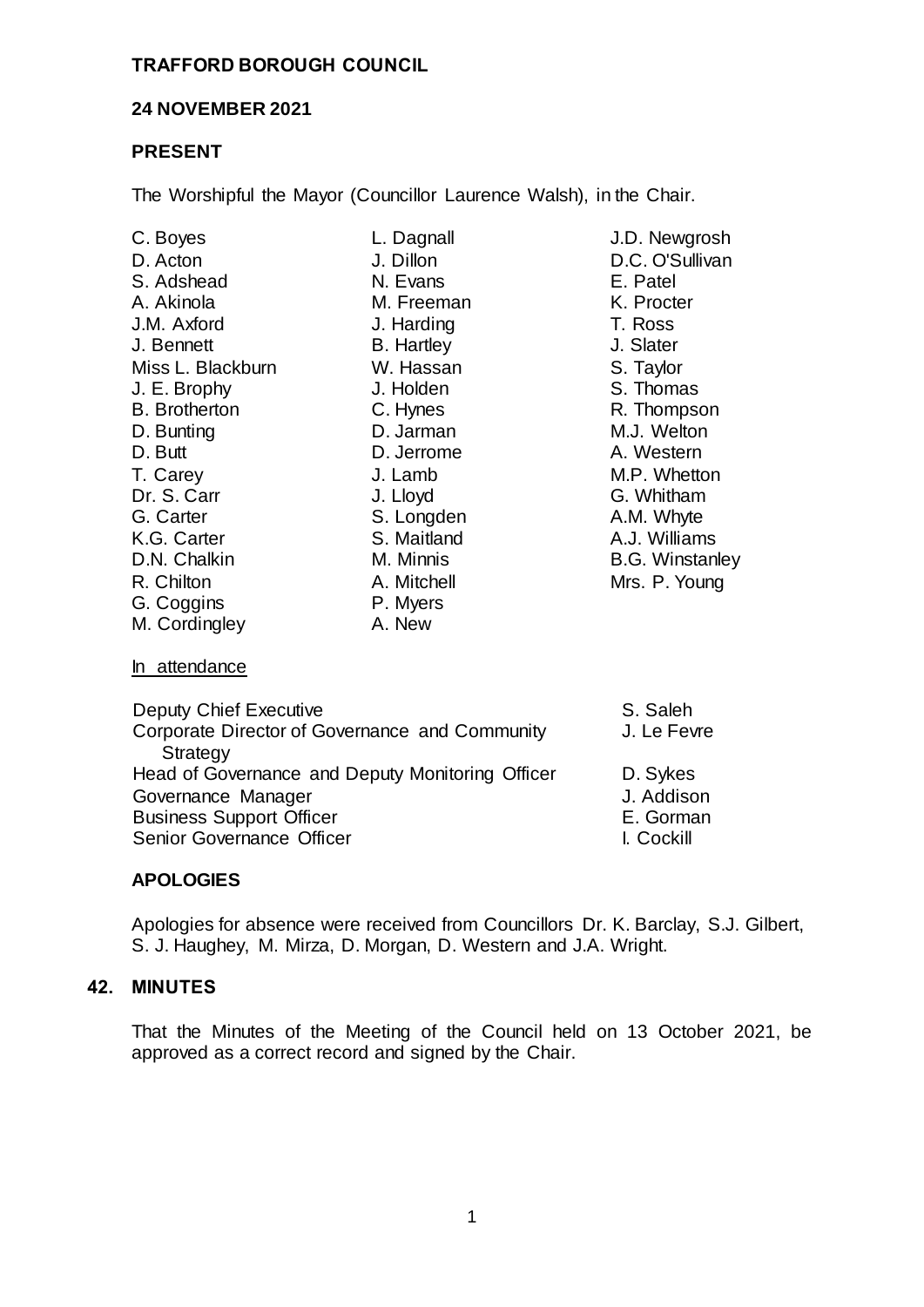#### **43. ANNOUNCEMENTS**

#### (a) Chief Executive

The Leader of the Council, Councillor Andrew Western informed the Council that the Chief Executive's recovery from her complex operation had gathered pace in recent weeks and it was hoped that Sara would be able to return to duties quite soon. The Chief Executive had asked the Leader to convey her thanks for everyone's concern and to say she was looking forward to seeing them all once back in situ.

#### (b) Scrutiny Committee

Councillor Acton, the Chair of Scrutiny Committee reminded the Council that the Budget Scrutiny Sessions would be held on 30 November and 2 December 2021.All Scrutiny Members had been invited and all non-Executive Members would also be welcome to attend the sessions which were being held online.

## **44. QUESTIONS BY MEMBERS**

The Mayor reported that 3 questions had been received under Procedure Rule 10.2.

#### (a) Councillor Butt had given notice of the following question:

*"Regarding the temporary pop up lanes on the A56, the Council sent out a press release launching the consultation which contained the line "The consultation is not intended to be a referendum." Residents feel it should be a referendum so if residents choose the third option of 'to remove the temporary cycle lane and revert to the pre-Covid-19 structure with all lanes open for motorists'; what confidence should residents have that that option would be implemented?"*

In response, Councillor Adshead, Executive Member for Environmental and Regulatory Services advised that the consultation was in an open format with no firm design proposals at that stage and it was an opportunity for the people of Trafford to give their views on the options at that stage. It was a chance for people to make suggestions and submit their ideas about what they would like transport to look like through the heart of the Borough, based around a framework of three possible scenarios. At the second stage of the consultation, when proposals had been firmed up, there would be a further opportunity for residents to comment about what they wanted. The results of those two consultations would be taken into consideration along with the clean air plan and Transport for Greater Manchester's wider transport plan for the region.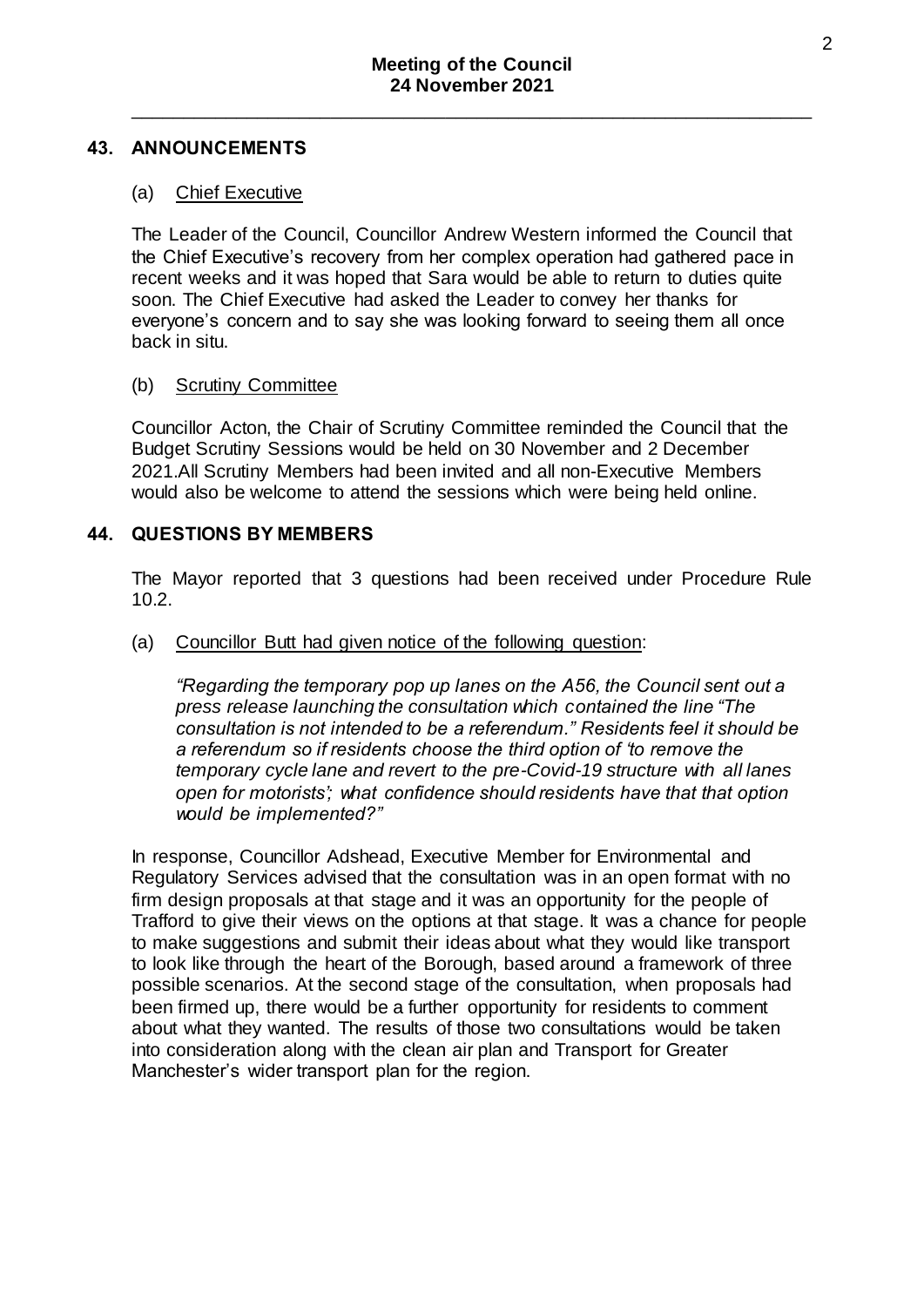#### (b) Councillor Chalkin had given notice of the following question and this was put by Councillor Lamb:

*"Further to the question asked at the full Council meeting on 13 October, can the Executive Member for Environmental and Regulatory Services address the state of Stamford Park? In the eyes of residents, the conditions in the park have deteriorated over the past few years.* 

*Will the Executive Member for Environmental and Regulatory Services and the Executive Member for Culture and Leisure commit to both a full and transparent planned maintenance strategy to improve the equipment and the infrastructure of the park, and to supporting the friends of Stamford Park with additional resources to bring the park back to the standard residents expect?"*

In response Councillor Patel, Executive Member for Culture and Leisure advised that on 11 November a walking meeting took place at Stamford Park with Councillors Chalkin and Mrs. Young to discuss how best to move standards of the park forward. A list of points were raised on site as follows:

- Swings in the playpark were removed and the Council was in the process of arranging for the swings to be reopened in the current financial year.
- Sign by Tennis Court considered that it was not possible to "police" the area afterhours, however, signs had been ordered as an attempt to deter anti-social use of the courts.
- Children's play park **–** it has been pointed out that there was a need for more benches in the area and the Council was working towards placing a new bench in the play park area in the current financial year.
- Fencing the Council was discussing the issue with the Bowling Club and the Executive Member had personally met with the Club and it had been agreed to invite Hale Ward Councillors to future meetings.
- Flooding **–** concerns regarding a puddling of water around the main pond area had been raised and a request had been made for a drainage team to clear the gulley area to assist the flow of water by the main pond.
- Path surfaces it had been pointed out that the surface of one of the paths needed attention which was an issue right across the borough's park footpaths with many of the surfaces dating back to the original construction. A capital bid had been made to review the footpaths in all parks and if successful the Council would hope to see an improvement with Stamford Park included in the condition survey.
- Friends everyone was in agreement that the "Friends of Stamford Park" should be encouraged to start up again and the Council would provide whatever support it could. It has also been agreed to continue with regular park walking meetings, every two/three months.

Acknowledging that much of the maintenance work was expected to be undertaken by the end of the current financial year, Councillor Lamb asked as a supplementary question whether more specific timescales could be provided. Indicating that some of the work was subject to tender processes, Councillor Patel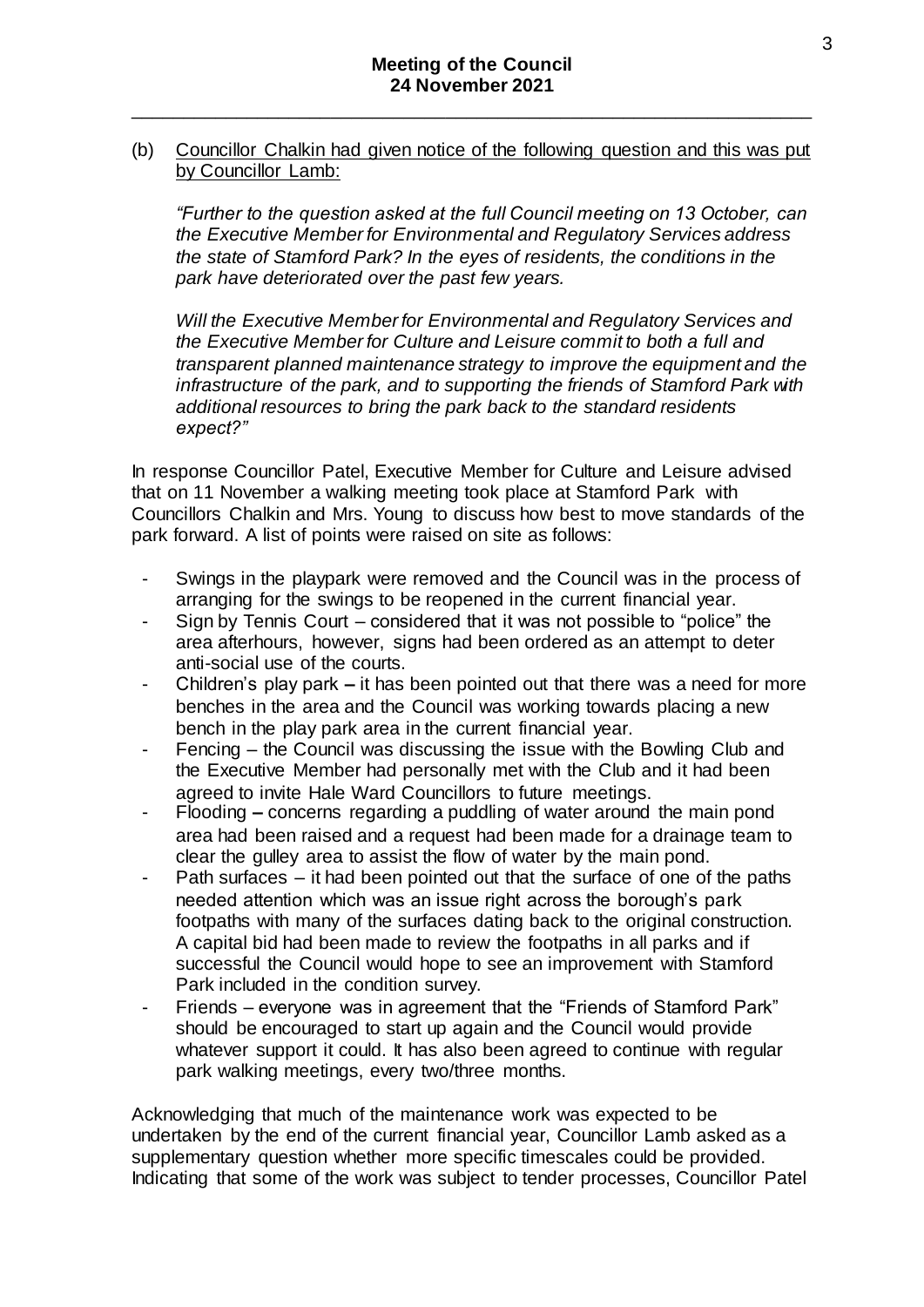agreed to liaise with the Parks Team with an aim of providing Councillor Chalkin, as the originator of the question, with a more detailed timeframe.

#### (c) Councillor Miss Blackburn had given notice of the following question:

"*Would the Executive Member tell me when the Children's play area will be fully open and useable at Timperley Green?"*

In response, Councillor Patel, Executive Member for Culture and Leisure advised that the Timperley Green play area had recently had 3 pieces of play equipment installed, a Hula Rotator, two seat swing and Wipe Out. These type of installations were not often opened immediately and in this instance the grassed areas need time to re-establish. The Parks Team have recommended waiting until early spring 2022 before opening up for play, as any earlier would risk seeded areas turning to mud. The contractor had the final fix items stored to go on in the spring, at which time some reseeding work will also be done where the grass had not taken.

As a supplementary question, Councillor Miss Blackburn asked whether the Executive Member could provide a ward by ward schedule for the repair and refurbishment of play equipment in the Borough's parks that could be accessed by the public. Councillor Patel recognised the importance of parks as critical green spaces to all residents and weekly safety inspections were undertaken of each park and through that process there was a rolling programme of refurbishment and renewal which was set out in the capital programme. It was not always easy to account for vandalism, however, the Executive Member agreed to liaise with the Parks Team on whether information regarding repair or replacement could be publicised more widely. Unfortunately, due to the budget situation when pieces of equipment fail or are vandalised there were not always funds immediately available to remedy matters.

## **45. PETITION - NO CONES ON CHESTER ROAD**

Lead petitioner, Tracey Haworth introduced the following petition which, at the date of submission to the Council, had 2642 signatures and 1321 of these were from addresses within the Borough.

"The cones on the A56 need to be removed. A new and improved solution with local public consultation to allow better access for all road users.

Local social media forums are full of this very lively debate. The cones cause standing traffic and therefore greater emissions in an area where there are 4 primary schools in close proximity. The residents and businesses in Gorse Hill are effectively boxed in on 3 sides as drivers, the only exits lead onto the A56. At the traffic lights on Thomas Street turning right is much more problematic across the box junction which has standing traffic and an immediate right turn lane onto Davyhulme Road East. We need that other lane open and further information from the public on the other problem areas.

Key workers are struggling to attend their clients, ambulances are being delayed. The cones are affecting our use of our roads detrimentally.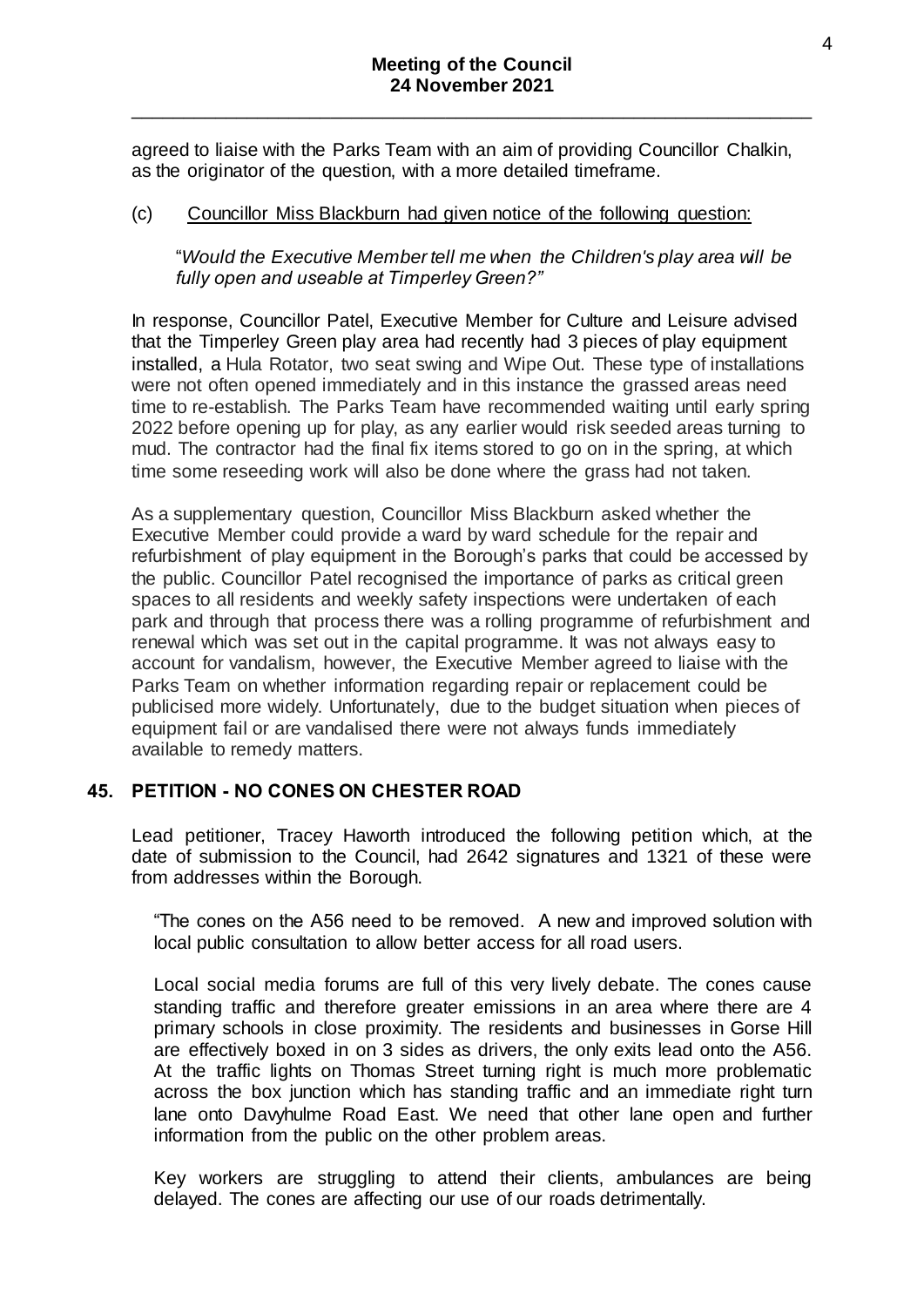Drivers are constantly commenting on the scarcity of cyclists in the lanes and increase of accidents and near misses.

We feel the cones were quite literally sneaked in during lockdown without an effective public consultation.

Some residents say they have written to Trafford Council and have been informed the cones are there to stay. A review is clearly needed."

In presenting the petition, the lead petitioner anticipated that a transparent debate would lead to a timeline for a new and improved solution, an explanation of the monitoring and communication of the traffic flow problem areas and emissions around the local schools and consideration of the problem areas raised, including Edge Lane and both Gorse Hill estates.

The Lead Petitioner highlighted the following issues:

- It was unlikely that many residents were aware of the priority being given in local plans to pedestrians and cyclists over motorists.
- It was acknowledged that Climate Change was high on the agenda, however, the transition to electric vehicles would take time and it was not always an option to walk or cycle.
- The reality was not just here and now but a short, medium and long term plan for a solution to the future patterns of thousands of road and pavement users was clearly not an easy feat, whilst giving consideration to and balancing Climate Change, the Clean Air Act and the environment.
- The petition highlighted the problematical, proportional use of the highway and additionally, logistical transport of goods and services could not be met by walking and cycling.
- A call for planning and architectural models whereby the designer was informed by users throughout all stages of the process: "the most ordinary people can have the most extraordinary ideas".
- Parking issues in Gorse Hill were exacerbated by the industrial estate in the area and a problem area existed turning right onto the A56 and with incoming traffic off the A56.
- Congestion on Edge Lane trapped buses which then impeded north and south bound traffic on the A56.
- On the school run Children were walking and cycling through increased emissions as a result of standing traffic caused by the temporary coned lanes.
- Signs caused confusion and unclear whether they related to social distancing or cycling.

In light of the petition, a series of questions were posed as follows:

- 1) What is the cost of the cones in comparison to updating the existing cycle lanes with green tarmac and fresh paint and what is the delay?
- 2) How are the traffic flow, congestion and emissions monitored and fed back to residents?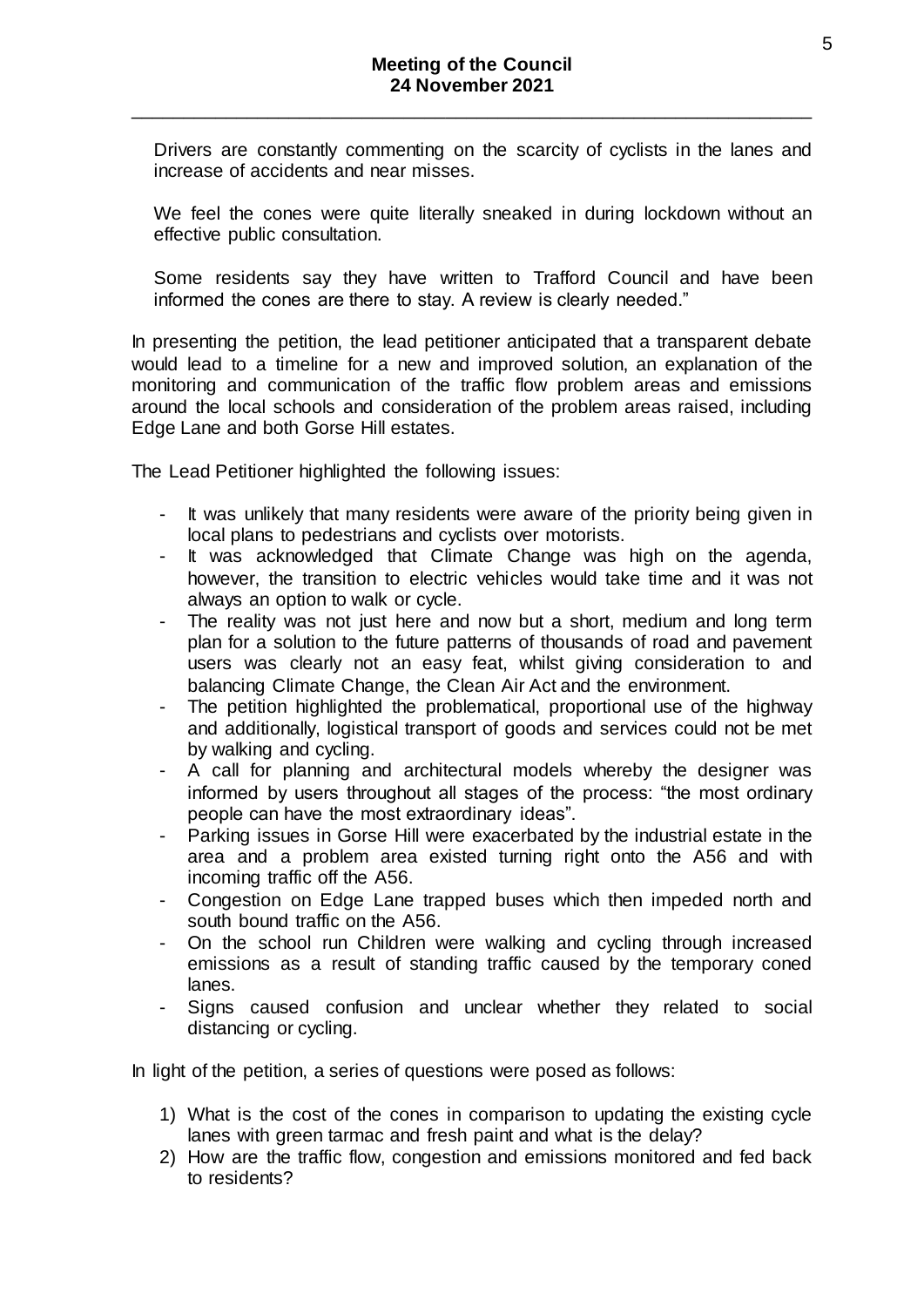- 3) Will the A56 consultation be free flowing enough to engage all road users and visitors, including collective statements from local stakeholders, services, businesses and sports stadiums etc. and be promoted to be visible on local community boards?
- 4) Was there ever going to be a consultation and if so what was the timeline?
- 5) Why are the cones still there when social distancing has ended?
- 6) Why does a small focus group of cyclists wield so much power over thousands of road users?
- 7) The signatories highlighted the lack of use of the cycle lanes, therefore, apart from occasional use or cycle event, how can this be justified proportionally to our other road users?

Councillor Adshead, Executive Member for Environmental and Regulatory Services and Councillors Butt, Newgrosh and Welton responded to the petition on behalf of the political parties and made the following points:

Councillor Adshead: The A56 initiative, like many introduced in the Borough during the pandemic with Emergency Active Travel Funding, had been assessed throughout the period and adjusted for safety and congestion, as the situation and increased traffic levels had dictated. Looking at how to proceed in the future, it was now an opportune time to seek the views of the public, although admittedly it had taken longer than anticipated to bring all the proposals together. The consultation sought the views of users of the A56 and residents of Stretford and particularly encouraged residents to submit their ideas and visions for the Town Centre and surrounding area. The consultation was in two stages with the first closing towards the end of December 2021 and more developed proposals would be brought forward in due course. Aware of the questions put, a detailed response was being prepared and would be sent to the lead petitioner as soon as possible.

Councillor Butt: Considered the temporary implementation of the measures to have been hugely disruptive and a danger to all road users, pedestrians, cyclists and motorists. Believed the residents had spoken with one voice and urged the Council to recognise the serious implications that had manifested themselves since the implementation, however, temporary and to address them.

Councillor Newgrosh: Did not consider that residents had spoken with one voice and that it was a divisive scheme with both benefits and detractions. Looked forward to the consultation being carefully assessed before a decision was made.

Councillor Welton: Agreed that the cones need to be replaced with an improved solution that met the Council's new priorities and believed that a high quality cycle lane on the A56 would help Trafford meet all their objectives. The experimental coned lanes had helped many ride their bike on the A56 for the first time but they had impacted journeys by car and bus at peak times. Acknowledged the debate on social media and large petitions both for and against. In terms of the actual petition challenged some of the assumptions it made regarding: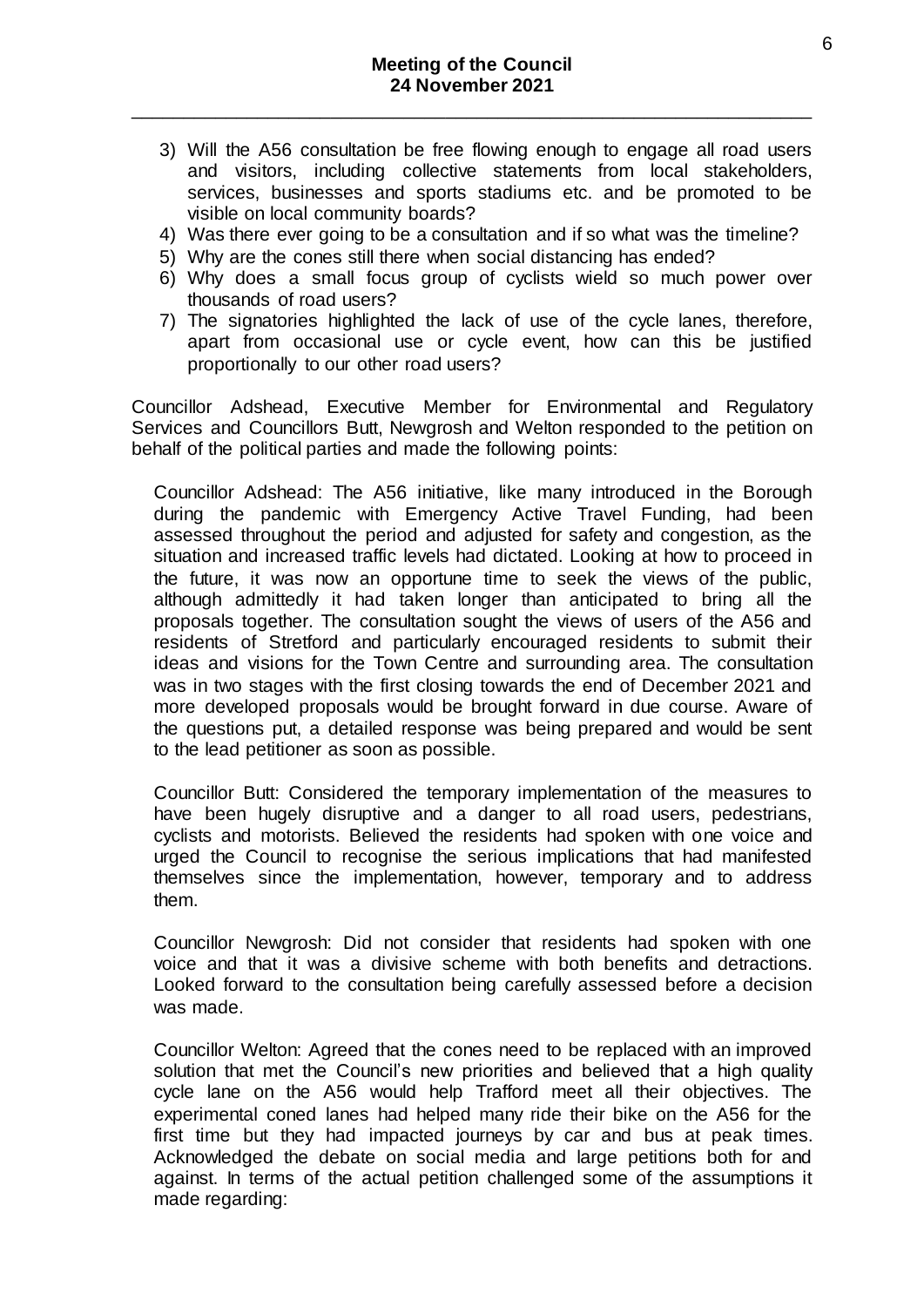- Cones caused standing traffic and therefore greater emissions: the primary cause of congestion was too many vehicles being driven at the same time and the traffic flow problems come during short periods of high demand, notably the school run or alongside events such as football matches and concerts which pre-date the cones and could only be tackled by creating alternative transport options.
- Emissions: it was likely that the cone lanes had reduced roadside air pollution and noise because there was now more distance between pedestrians, homes, shops and the traffic itself.
- Scarcity of cyclists: claimed that the coned lanes were responsible for a 400% increase in cycling but there was a need to create properly segregated lanes to alleviate peoples fear over safety and ensure that the lanes connect to where people wanted to go.
- Failure: not of the cones but the A56 itself, as a result of infrastructural changes over many years to accommodate traffic flow.

Following the discussion the Leader of the Council, Councillor Andrew Western advised that it was difficult to respond to the petition given that the Council was hearing it in the midst of the first phase of a consultation process, so was unable to provide a compelling response either way as to what was going to happen. The Council wanted to hear from all parties on how they wished it to move forward in shaping ideas and proposals for the future. The challenge was that the petition was one of many that had been drawn up in response to the issue and there were strong views on both sides of the debate.

In terms of the petition that evening, the Council noted its content and, as the Executive Member had indicated, the questions would be responded to. However, the Council was unable to give a definitive response on its future action at that stage, as it wished to hear from residents via the consultation process.

The Leader thanked all that had spoken for highlighting the wide range of views on the issue and the challenges faced and confirmed that the Council was committed to doing all it could, not only to enable active travel in Trafford but also, how it could look to improve the quality of life for the residents of Stretford that had a super highway running through the area in which they lived.

## **46. CORPORATE PLAN REFRESH 2021-24**

The Executive Member for Covid-19 Recovery and Reform submitted a report referred from the Executive Meeting on 22 November 2021, providing a summary of the Council's refreshed Corporate Plan.

RESOLVED: That the refreshed Corporate Plan for 2021-24, be adopted and that the reporting schedule for Corporate Plan updates, be noted.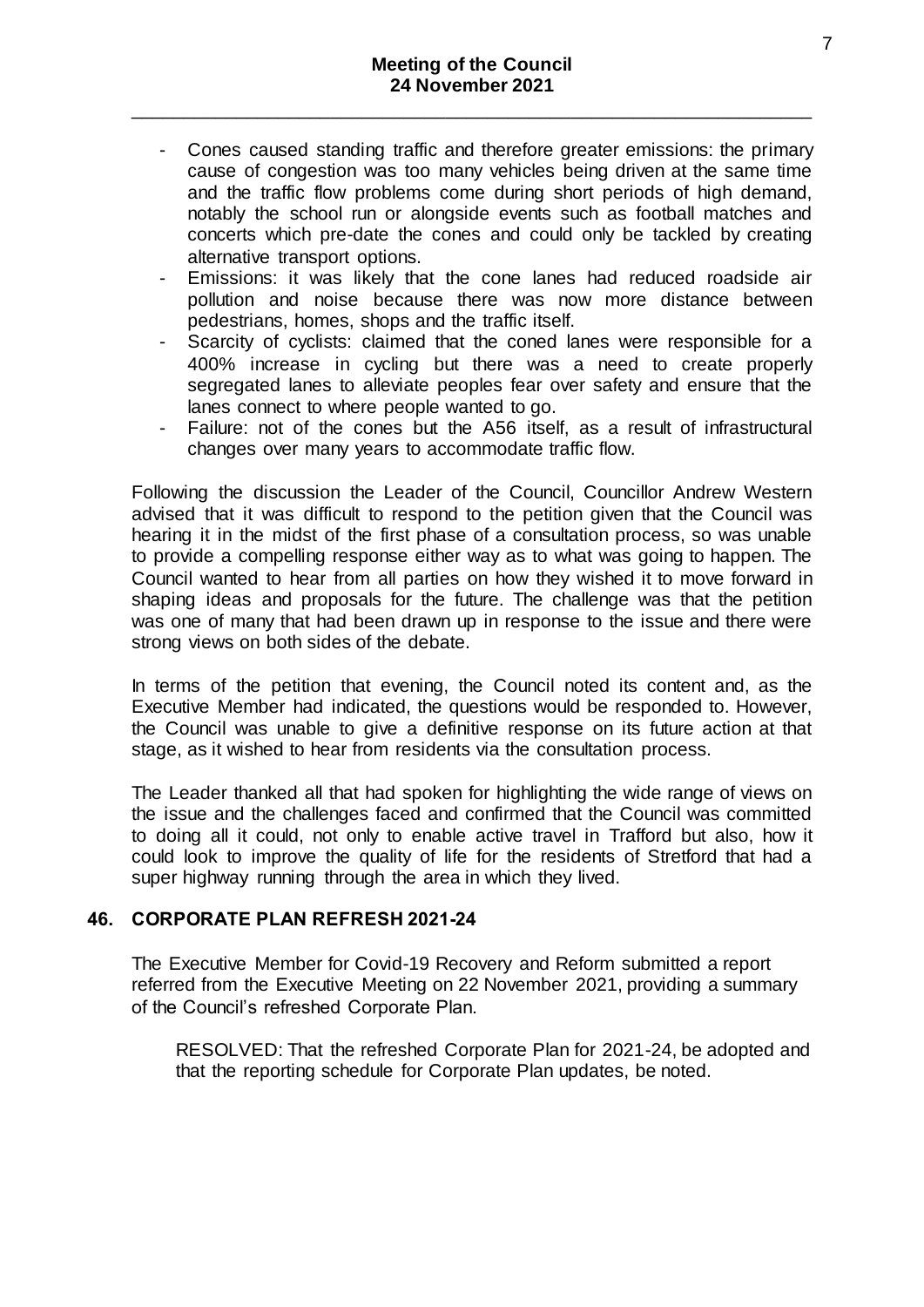# **47. TRAFFORD CLIMATE EMERGENCY PROGRESS REPORT**

The Council received a report of the Executive Member for Environmental and Regulatory Services providing the response considered by the Executive on 28 September 2020 to the Climate Change Task and Finish Group's report and recommendations regarding the Climate Emergency.

RESOLVED: That the reports of the Executive Member for Environmental and Regulatory Services and the Scrutiny Task and Finish Group, be noted.

## **48. GAMBLING ACT 2005 - STATEMENT OF GAMBLING PRINCIPLES 2022-2025**

The Executive Member for Environmental and Regulatory Services submitted a report advising that the Council was required to prepare, consult on and publish a Statement of Gambling Principles, in accordance with the Gambling Act 2005. The report had been referred from the Executive and invited the Council to consider the summary of responses received following the statutory consultation.

RESOLVED –

- (1) That the Council notes the recommendations of the Executive on 22 November 2021 and the feedback from the recent public and trade consultation on the proposed Statement of Gambling Principles.
- (2) That the Statement of Gambling Principles 2022-2025, as set out at Appendix 3 to the report, be adopted by the Council.

#### **49. GREATER MANCHESTER MINIMUM LICENSING STANDARDS FOR TAXI AND PRIVATE HIRE - STAGE 2 RECOMMENDATIONS REPORT (VEHICLES)**

The Executive Member for Environmental and Regulatory Services submitted a report setting out the proposed Greater Manchester Minimum Licensing Standards (MLS) for Taxi and Private Hire. The report represented Stage Two of the Standards which related to Vehicles, whereas, Stage One related to Drivers, Operators and Local Authorities and those proposals were reported to the Council on 13 October 2021. The Council was now requested to consider the responses to the recent public and trade consultation for Stage Two and the proposed standards, policies and procedures outlined in the report recommended by the Executive on 22 November 2021.

#### RESOLVED -

(1) That the recommendations of the Executive on 22 November 2021 and the feedback from the recent public and trade consultation on the proposed Greater Manchester Minimum Licensing Standards for Taxi and Private Hire, be noted.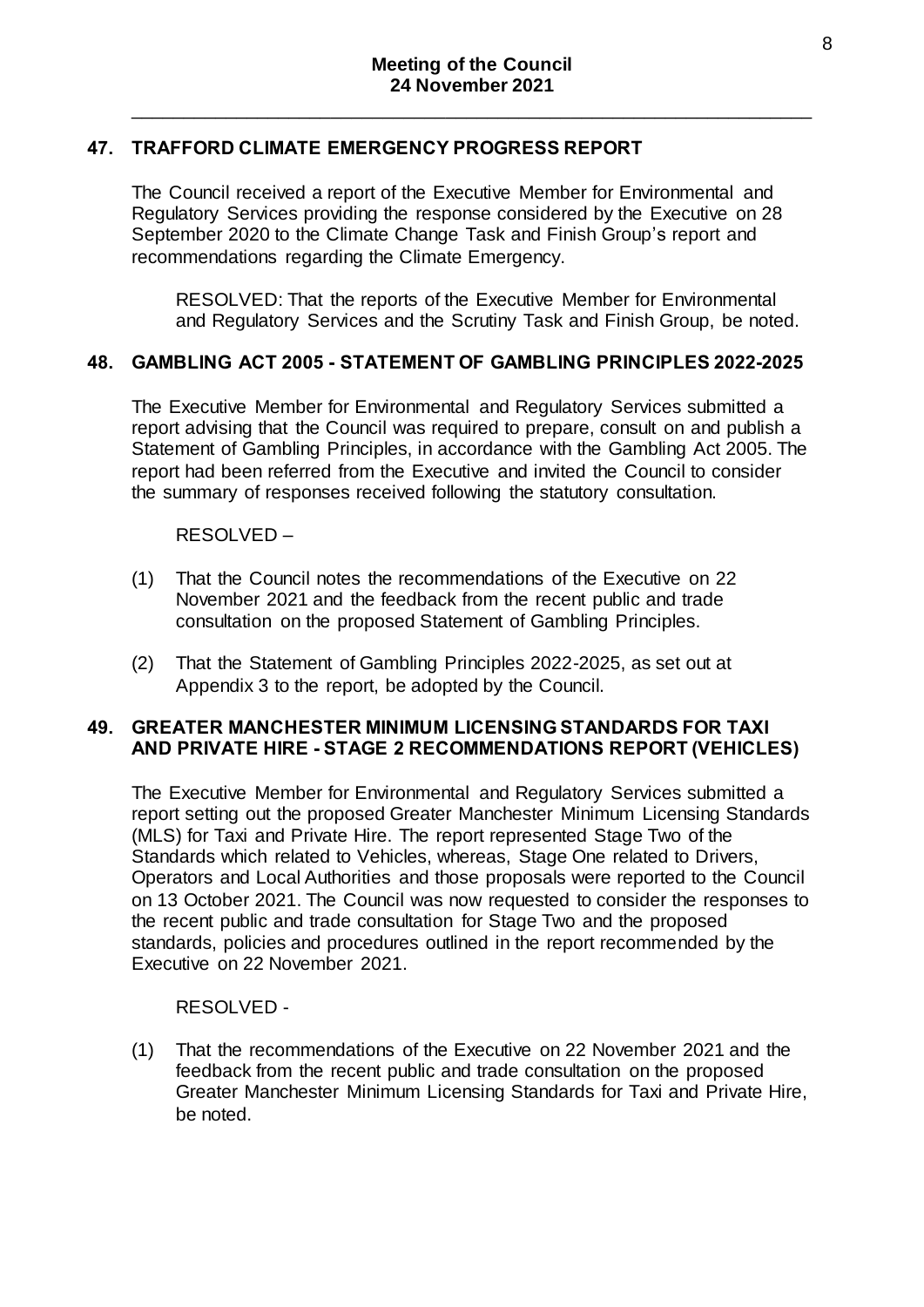- (2) That the Council approves that:
	- wheel chair access for licensed hackney carriage vehicles is applied as per Standard 1 in Table A of the report;
	- age limits for vehicles are applied as per Standard 2 in Table A of the report;
	- emission standards for vehicles are applied as per Standard 3 in Table A of the report;
	- the standards for vehicle colour are applied as per Standard 4 in Table A of the report;
	- the standards for vehicle colour are applied as per Standard 4 in Table A of the report;
	- the standard for livery for vehicles is applied as per Standard 5 in Table A of the report;
	- the standards for vehicle testing are applied as per Standard 6 in Table A of the report;
	- the provision of CCTV in vehicles is applied as per Standard 7 in Table A of the report;
	- the standards for Executive hire are applied as per Standard 8 in Table A of the report;
	- the standards for Executive hire are applied as per Standard 8 in Table A of the report;
	- vehicle design standards are applied as per Standard 9 in Table A of the report;
	- vehicle conditions are applied as per Appendix 2 of the report and Standard 10 in Table A of the report; and
	- the implementation dates for standards and conditions contained within the report within Table A, be applied.
- (3) That the Equalities Impact Assessment, as set out at Appendix 3 to the report, be noted.

## **50. MOTION SUBMITTED BY THE LABOUR GROUP - END MISOGYNY AND VIOLENCE AGAINST WOMEN AND GIRLS**

It was moved and seconded that:

"The Council notes:

- Across the UK misogyny, harassment and violence towards women and girls is endemic.
- Like women and girls across the country, our residents suffer harassment and abuse every single day. A 2021 YouGov national survey on behalf of UN Women UK found that among women aged 18- 24, 97% said they had been sexually harassed, while 80% of women of all ages said they had experienced sexual harassment in public spaces.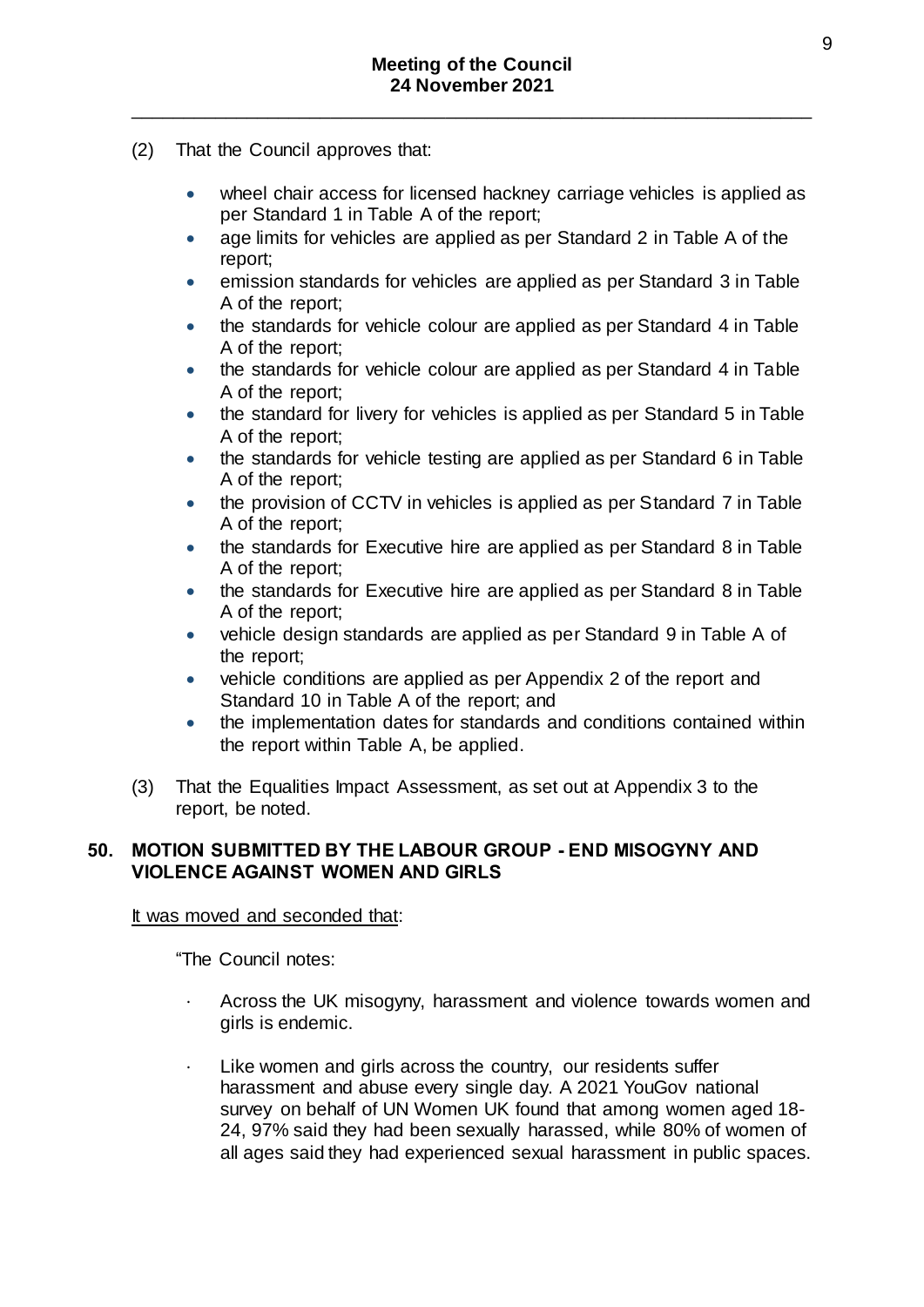- The Office for National Statistics reported that last year alone 618,000 women were victims of a sexual assault or an attempted sexual assault by a man.
- · In the year to March 2020, just 1.4% of rape cases recorded by police resulted in a suspect being charged (or receiving a summons).
- That the Law Commission is currently reviewing all current hate crime legislation to consider whether any additional characteristics, including misogyny, should be granted legal protection, and is due to report back to Parliament in 2021.
- · The Government announced in March that from Autumn Police Forces will record misogyny as a hate crime on an 'experimental basis', following years of Campaigning from Women's Groups and campaigners.
- · In Trafford, the birthplace of Emeline Pankhurst, we are proud of our history and connections to the Women's rights movement. We want Trafford to be a safe place for our women and girls and will support organisations who have continually fought for the safety and protection of women.
- Studies have shown that the intersectional nature of discrimination means that women with additional protected characteristics, such as those who are from Black, Asian or Ethnic Minority communities, disabled or LGBT+, are even more likely to experience harassment, discrimination and abuse.

The Council resolves:

- · To ensure that Trafford Council continues to do everything in its power to build a borough free from misogyny and violence against women and girls.
- It is vital that women's and girl's voices are heard; and that the Council will bring forward a process that proactively encourages and listens to women's voices across the wards. This task force will involve all women Councillors.
- That the newly refreshed Domestic Abuse strategy will strengthen support for victims, and will deliver safe accommodation for women and their children in Trafford.
- To call on the Government to listen to the lived experience of women and girls across our country and to urgently act on any recommendations the commission makes to strengthen the law on hate crime, and to reform legislation around harassment to recognise as an offence a 'course of conduct' which targets women and girls in their community.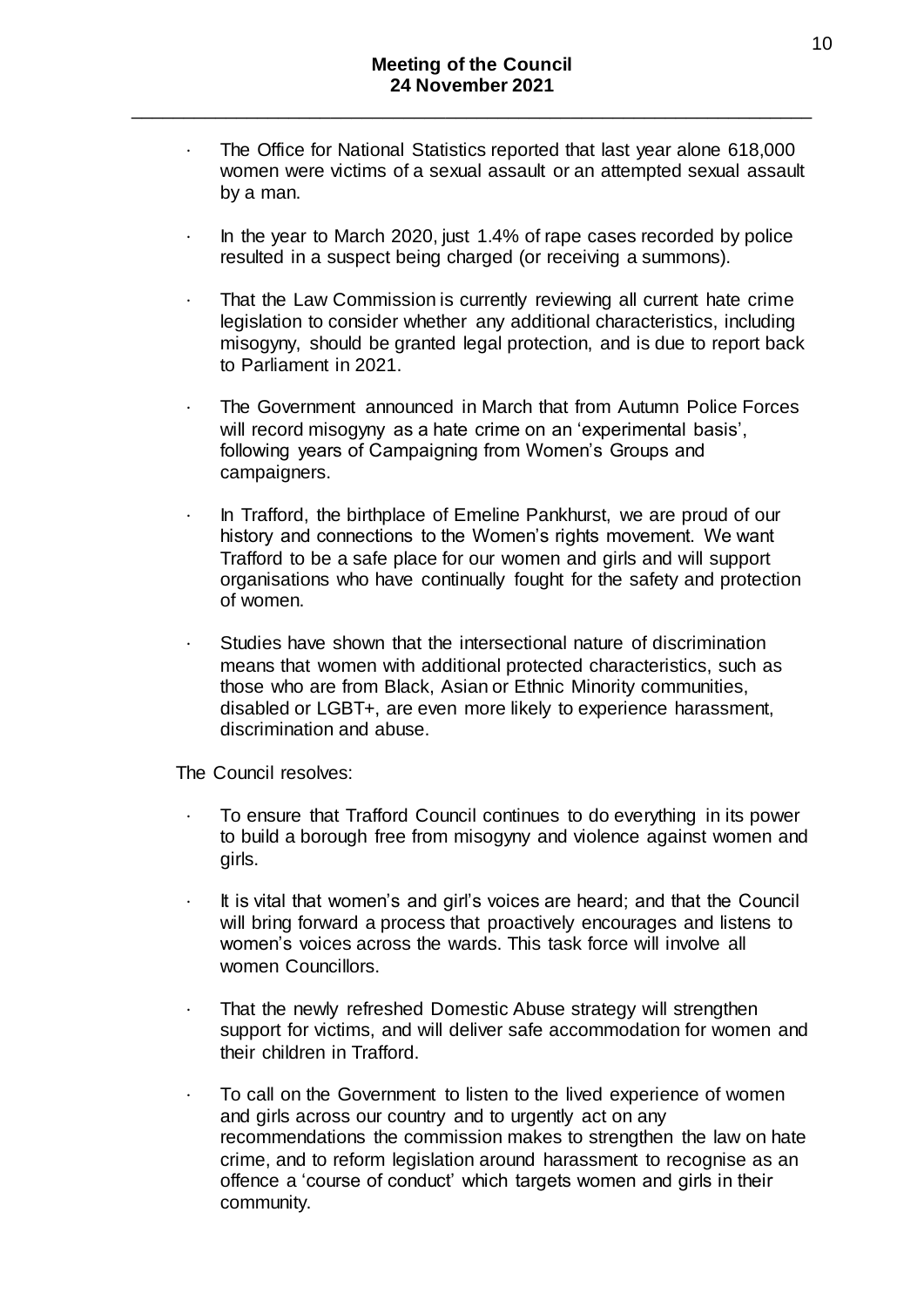- · To call on the Government to provide the legislation, resource and funding for police forces across the UK to effectively tackle harassment, misogyny and domestic abuse.
- · To call on Greater Manchester Police to record harassment of women as a hate crime as soon as possible.
- · To adopt the Greater Manchester's recently published Violence against Women and Girls Strategy.
- · To become a White Ribbon Accredited Organisation."

Following a debate on the matter, the Motion was agreed with the unanimous consent of the Council.

RESOLVED: That the Council notes:

- · Across the UK misogyny, harassment and violence towards women and girls is endemic.
- Like women and girls across the country, our residents suffer harassment and abuse every single day. A 2021 YouGov national survey on behalf of UN Women UK found that among women aged 18- 24, 97% said they had been sexually harassed, while 80% of women of all ages said they had experienced sexual harassment in public spaces.
- The Office for National Statistics reported that last year alone 618,000 women were victims of a sexual assault or an attempted sexual assault by a man.
- · In the year to March 2020, just 1.4% of rape cases recorded by police resulted in a suspect being charged (or receiving a summons).
- That the Law Commission is currently reviewing all current hate crime legislation to consider whether any additional characteristics, including misogyny, should be granted legal protection, and is due to report back to Parliament in 2021.
- · The Government announced in March that from Autumn Police Forces will record misogyny as a hate crime on an 'experimental basis', following years of Campaigning from Women's Groups and campaigners.
- · In Trafford, the birthplace of Emeline Pankhurst, we are proud of our history and connections to the Women's rights movement. We want Trafford to be a safe place for our women and girls and will support organisations who have continually fought for the safety and protection of women.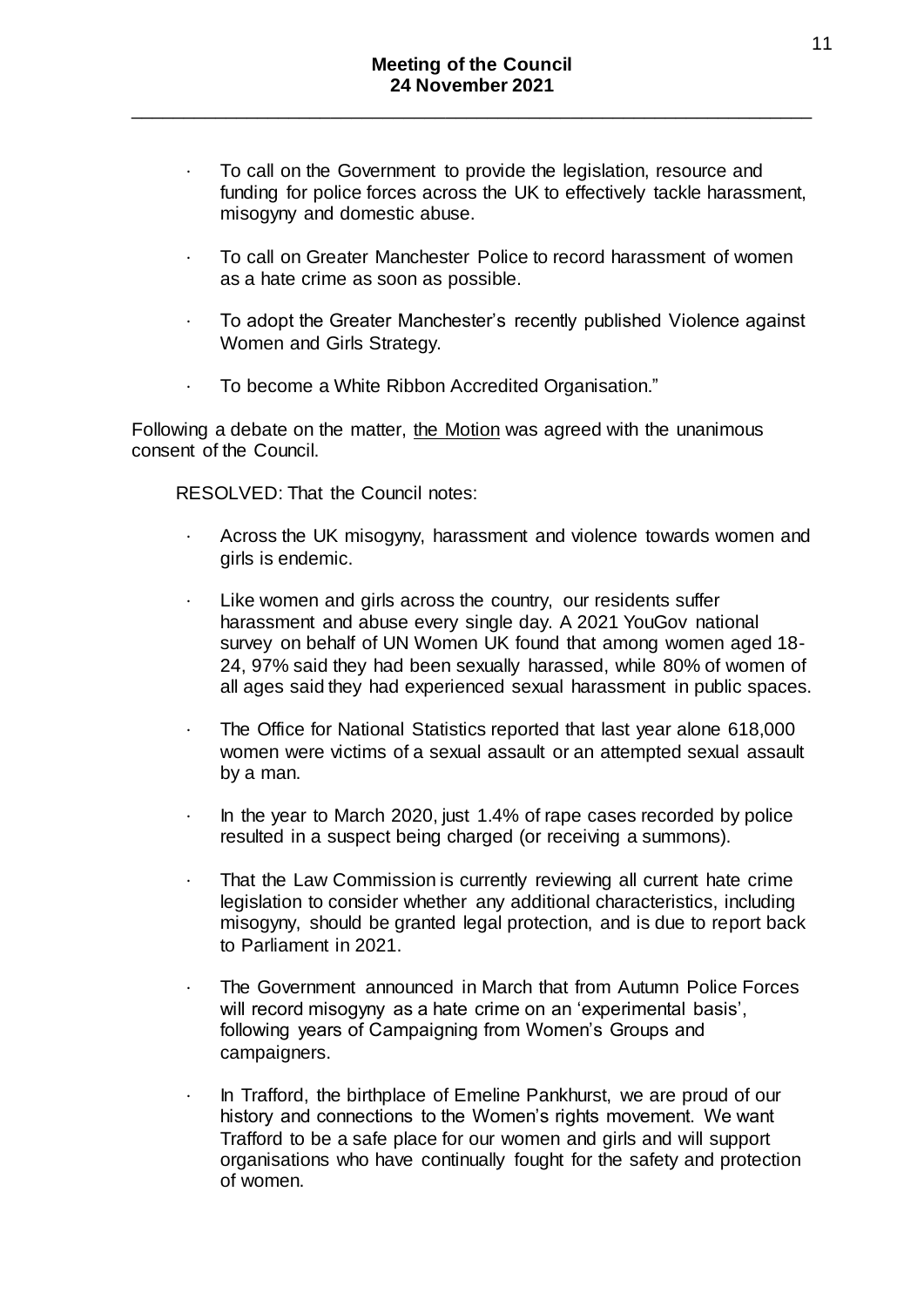· Studies have shown that the intersectional nature of discrimination means that women with additional protected characteristics, such as those who are from Black, Asian or Ethnic Minority communities, disabled or LGBT+, are even more likely to experience harassment, discrimination and abuse.

The Council resolves:

- To ensure that Trafford Council continues to do everything in its power to build a borough free from misogyny and violence against women and girls.
- It is vital that women's and girl's voices are heard; and that the Council will bring forward a process that proactively encourages and listens to women's voices across the wards. This task force will involve all women Councillors.
- That the newly refreshed Domestic Abuse strategy will strengthen support for victims, and will deliver safe accommodation for women and their children in Trafford.
- To call on the Government to listen to the lived experience of women and girls across our country and to urgently act on any recommendations the commission makes to strengthen the law on hate crime, and to reform legislation around harassment to recognise as an offence a 'course of conduct' which targets women and girls in their community.
- To call on the Government to provide the legislation, resource and funding for police forces across the UK to effectively tackle harassment, misogyny and domestic abuse.
- To call on Greater Manchester Police to record harassment of women as a hate crime as soon as possible.
- To adopt the Greater Manchester's recently published Violence against Women and Girls Strategy.
- · To become a White Ribbon Accredited Organisation.

#### **51. MOTION SUBMITTED BY THE LABOUR GROUP - FUTURE TRAFFORD PARK AND JUST TRANSITION TO A GREENER ECONOMY**

It was moved and seconded that:

"Council recognises that in order to tackle the climate crisis we must tackle the emissions caused by industrial practices and ensure a just transition to a greener economy. In Trafford this need is particularly acute as the home of Trafford Park, a key economic centre in the north-west region but also a major driver of carbon emissions in Trafford.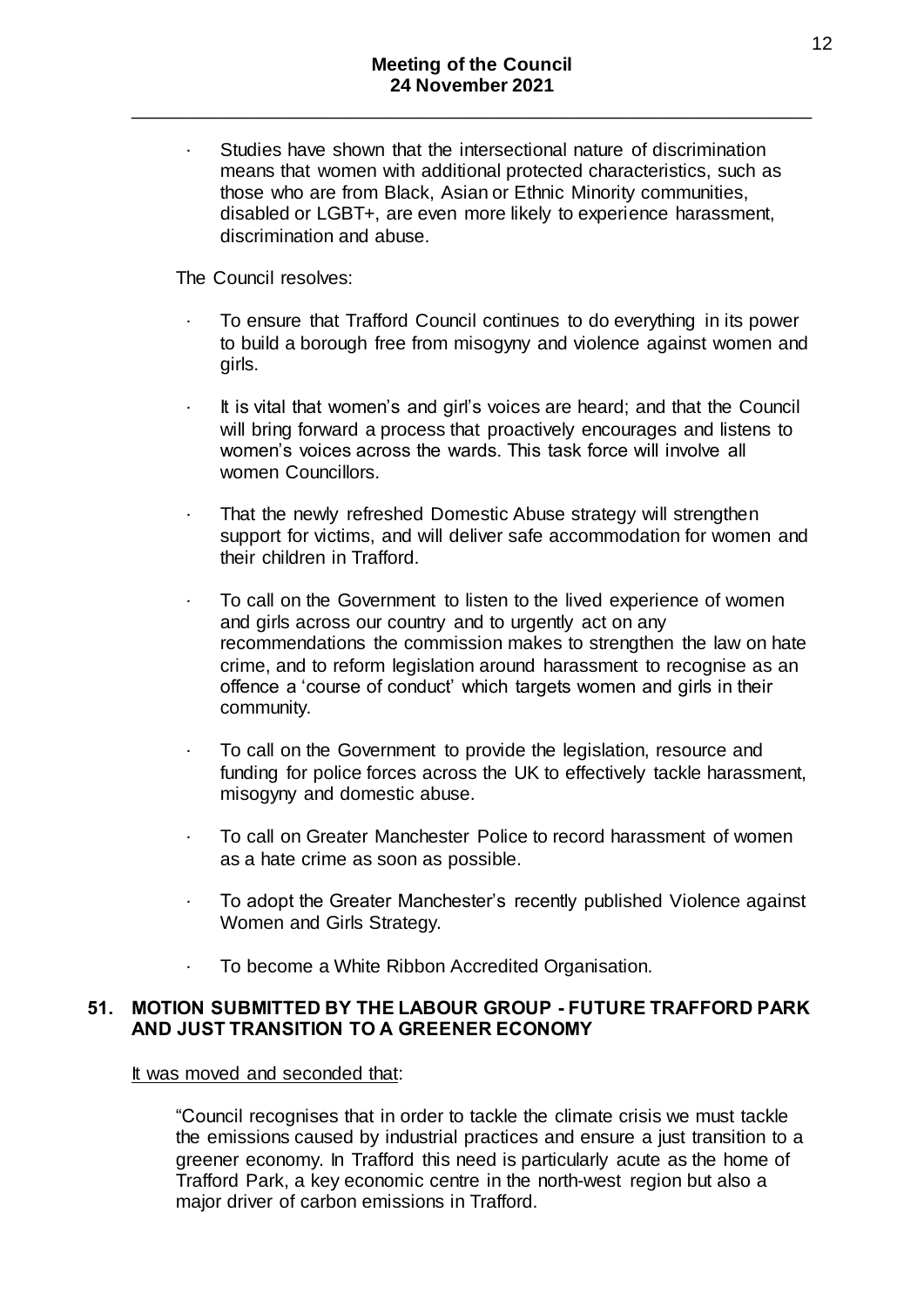Whilst many of the levers needed to drive this transition are controlled by national government, Council recognises that there are steps we can take locally to support this work and facilitate change in Trafford Park.

Council therefore welcomes news of the Local Authority's three successful bids to the Greater Manchester Evergreen Fund under the umbrella of 'Future Trafford Park' which focus on the following issues:

- Low Carbon Park: to identify the opportunity for new, carbon neutral and sustainable forms of power generation in the Park and potential sites. The investment and job creation potential of a low carbon Park will also be identified in terms of the green economy and its facets; along with practical measures for how existing businesses can futureproof to achieve a low carbon Park.
- Greening Trafford Park: produce a 'greening' infrastructure framework for the Park to reduce carbon emissions through environmental and infrastructure improvements. This will cover measures to improve the visual appearance of the Park through sustainable greening, and improvements to transport infrastructure focusing on active travel, public transport and the better utilisation of the existing rail line and stations.
- Trafford Wharfside Development Framework: produce a Development Framework; with accompanying Delivery Strategy and Masterplan with design code, to identify how this important area should operate as a 'place', guide future development and enable the Council to facilitate the delivery of opportunity sites in a planned and sustainable way.

In particular Council appreciates that the Low Carbon Park element of this work is crucial to working towards a just transition and securing a greener future for Trafford Park.

Council notes that the successful bids will fund activity to develop business cases to move all three strands of our 'Greening Trafford Park' work forward. Council requests that a briefing is offered to all members by those preparing the business case for broader investment once they are appointed and work is underway."

Following a debate on the matter, the Motion was put to the vote which was carried unanimously.

RESOLVED: That Council recognises that in order to tackle the climate crisis we must tackle the emissions caused by industrial practices and ensure a just transition to a greener economy. In Trafford this need is particularly acute as the home of Trafford Park, a key economic centre in the north-west region but also a major driver of carbon emissions in Trafford.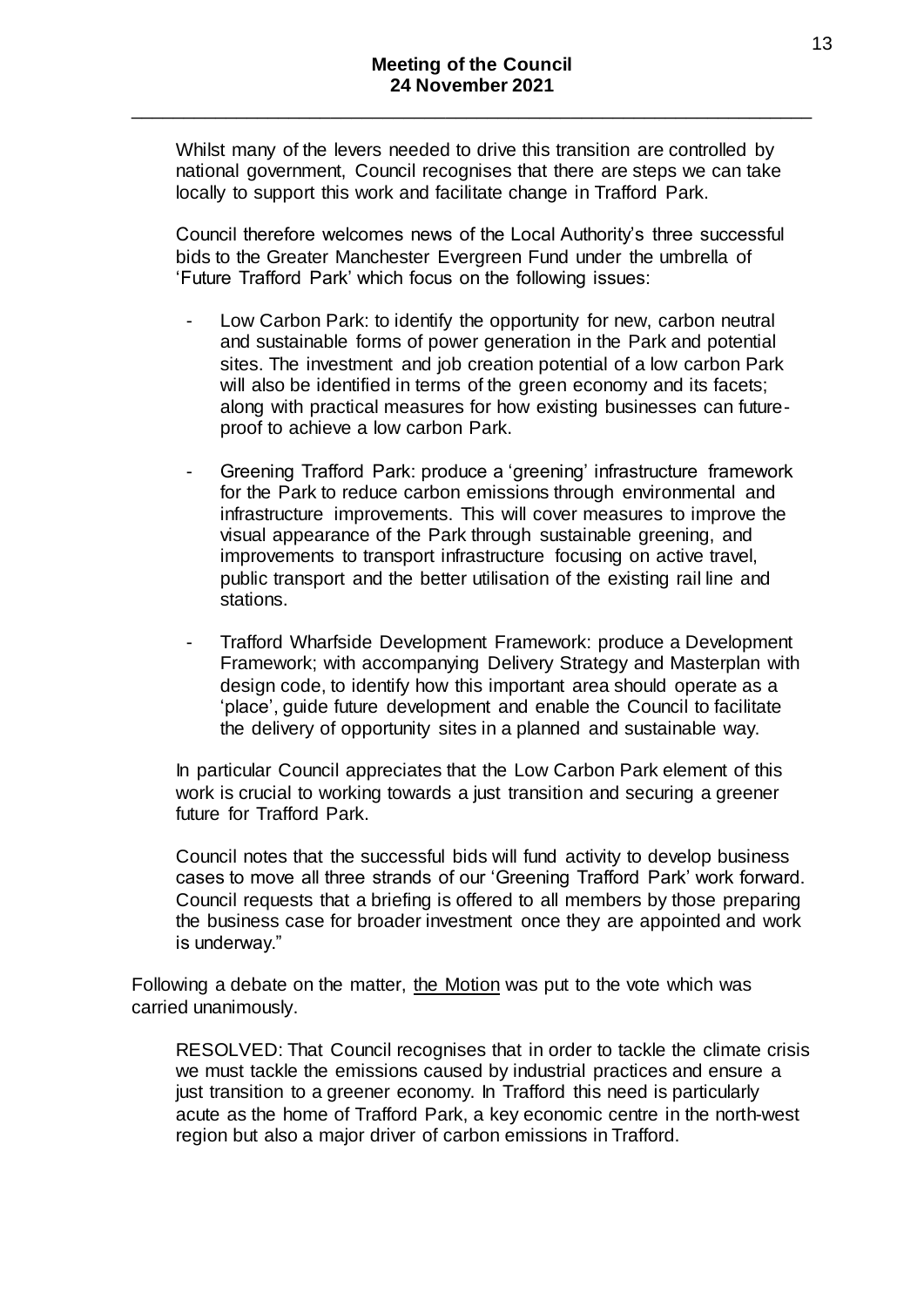Whilst many of the levers needed to drive this transition are controlled by national government, Council recognises that there are steps we can take locally to support this work and facilitate change in Trafford Park.

Council therefore welcomes news of the Local Authority's three successful bids to the Greater Manchester Evergreen Fund under the umbrella of 'Future Trafford Park' which focus on the following issues:

- Low Carbon Park: to identify the opportunity for new, carbon neutral and sustainable forms of power generation in the Park and potential sites. The investment and job creation potential of a low carbon Park will also be identified in terms of the green economy and its facets; along with practical measures for how existing businesses can futureproof to achieve a low carbon Park.
- Greening Trafford Park: produce a 'greening' infrastructure framework for the Park to reduce carbon emissions through environmental and infrastructure improvements. This will cover measures to improve the visual appearance of the Park through sustainable greening, and improvements to transport infrastructure focusing on active travel, public transport and the better utilisation of the existing rail line and stations.
- Trafford Wharfside Development Framework: produce a Development Framework; with accompanying Delivery Strategy and Masterplan with design code, to identify how this important area should operate as a 'place', guide future development and enable the Council to facilitate the delivery of opportunity sites in a planned and sustainable way.

In particular Council appreciates that the Low Carbon Park element of this work is crucial to working towards a just transition and securing a greener future for Trafford Park.

Council notes that the successful bids will fund activity to develop business cases to move all three strands of our 'Greening Trafford Park' work forward. Council requests that a briefing is offered to all members by those preparing the business case for broader investment once they are appointed and work is underway.

# **52. MOTION SUBMITTED BY THE CONSERVATIVE GROUP - GMCA SCRUTINY**

#### It was moved and seconded that:

"This Council notes that:

The Greater Manchester Combined Authority (GMCA) is the combined authority for Greater Manchester and is jointly run by the leaders of the ten Greater Manchester districts along with the elected Mayor;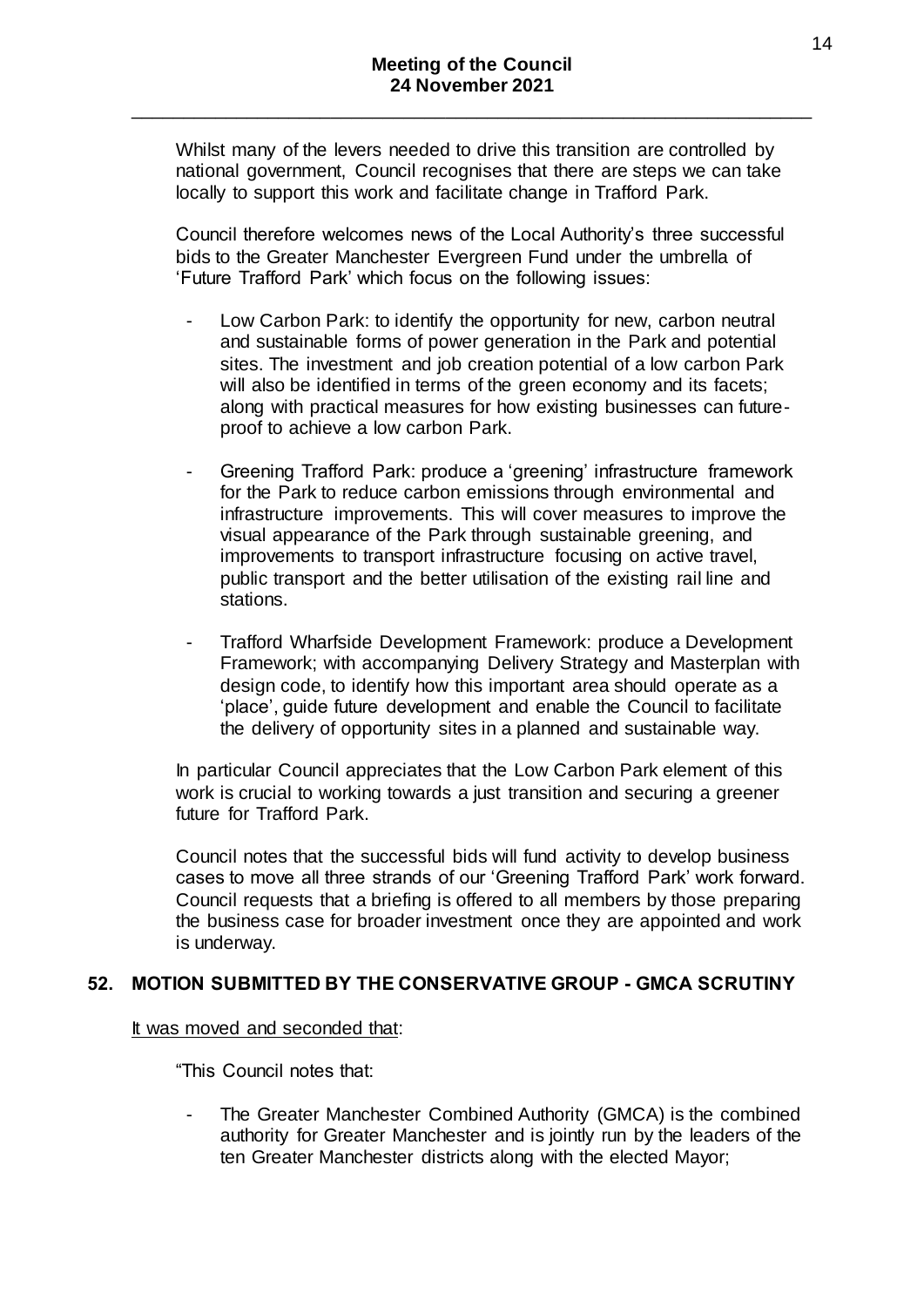- Trafford residents are further directly affected by GMCA as it has a range of boards, panels and committees which look specifically at areas like transport, health and social care, planning and housing;
- GMCA has 3 Overview and Scrutiny Committees which are the Greater Manchester Corporate Issues & Reform Overview and Scrutiny Committee, the Greater Manchester Economy, Business Growth and Skills Overview and Scrutiny Committee and the Greater Manchester Housing Planning and Environment Overview and Scrutiny Committee. There are also other committees which perform a scrutiny function such as the Police, Fire and Crime Panel;
- The role of the scrutiny committees is to review or scrutinise decisions made, or other actions taken by the GMCA and the Mayor; to make reports or recommendations to the GMCA or the Mayor concerning the discharge of their functions that are the responsibility of the GMCA; to make reports or recommendations to the GMCA or the Mayor on matters that affect the GMCA's area or the inhabitants of the area; to Call-In decisions made by the GMCA or the Mayor and to establish formal sub committees or informal task and finish groups if they wish;
- To make scrutiny committee meetings quorate, two-thirds, that is ten committee members must be present for a meeting to be quorate. The two thirds requirement also applies to sub committees; and
- From 1 January to 5 November 2021, 3 out of 6 Greater Manchester Economy, Business Growth and Skills Overview and Scrutiny Committee meetings have been cancelled, 3 out of 6 Greater Manchester Corporate Issues and Reform Overview and Scrutiny Committee meetings have been cancelled and 3 out of 9 Greater Manchester Housing Planning and Environment Overview and Scrutiny meetings have been cancelled.

This Council believes that:

- The scrutiny committees have not been able to undertake their scrutiny function effectively due to the number of meetings being cancelled due to non-attendance by Members; and
- Article 7 of The Combined Authorities (Overview and Scrutiny Committees, Access to Information and Audit Committees) Order 2017 which imposes a duty on a combined authority to respond to reports and recommendations of overview and scrutiny committee is being impeded through a reduction in the volume of reports and recommendations being produced due to cancelled meetings.

This Council resolves:

- For the Chief Executive of the Council to write to the Mayor of Greater Manchester, the Chief Executive of the Greater Manchester Combined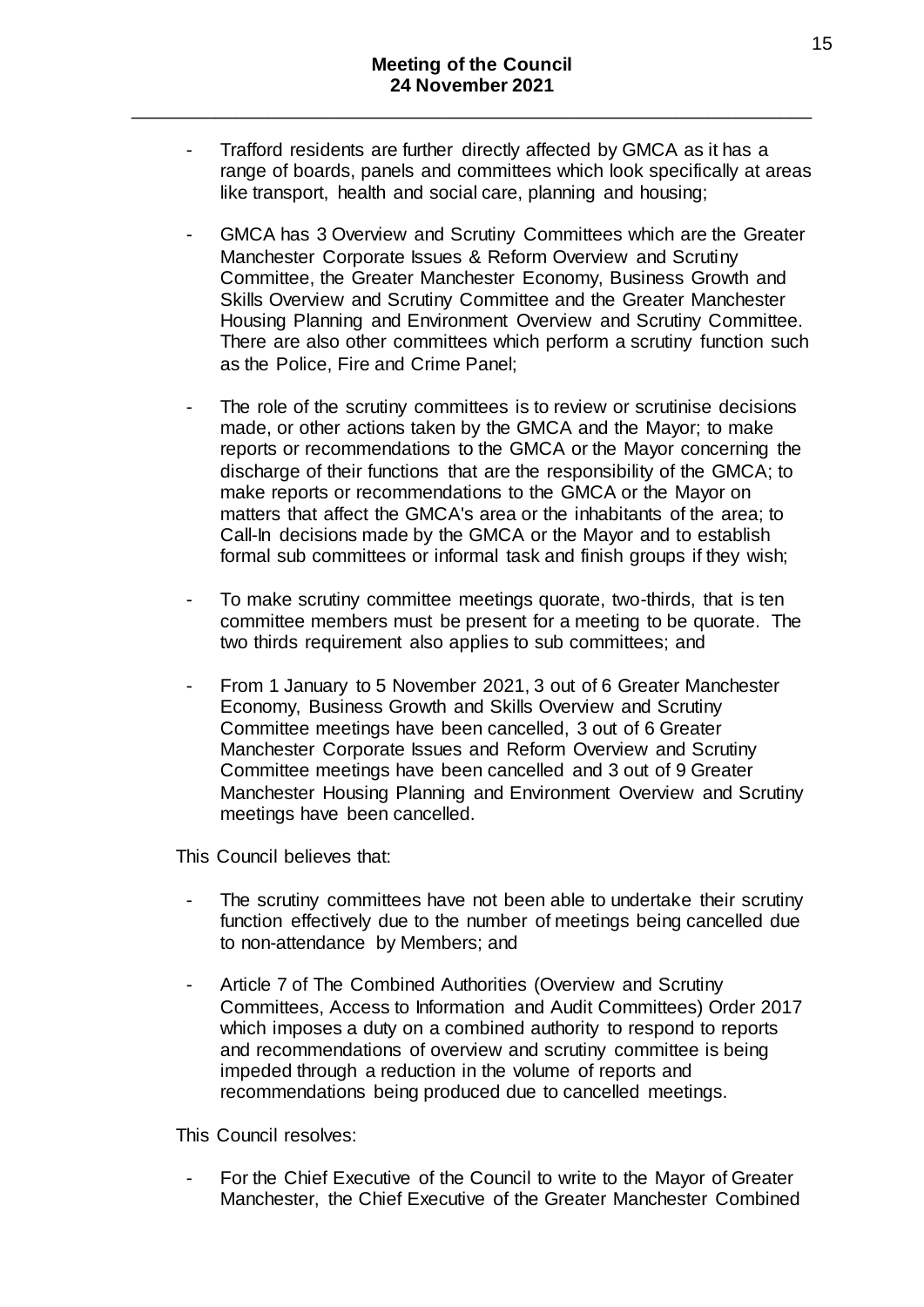Authority and the Secretary of State for Levelling Up, Housing and Communities to request that:

- The Mayor of Greater Manchester attends scrutiny committee meetings when he has indicated that he would do so; and
- Scrutiny arrangements with the Greater Manchester Combined Authority are improved and that the promised review of scrutiny arrangements in Greater Manchester is a meaningful one and commenced as soon as possible."

#### It was moved and seconded as an amendment that:

"This Council notes that:

- The Greater Manchester Combined Authority (GMCA) is the combined authority for Greater Manchester and is jointly run by the leaders of the ten Greater Manchester districts along with the elected Mayor;
- Trafford residents are further directly affected by GMCA as it has a range of boards, panels and committees which look specifically at areas like transport, health and social care, planning and housing;
- GMCA has 3 Overview and Scrutiny Committees which are the Greater Manchester Corporate Issues and Reform Overview and Scrutiny Committee, the Greater Manchester Economy, Business Growth and Skills Overview and Scrutiny Committee and the Greater Manchester Housing Planning and Environment Overview and Scrutiny Committee. There are also other committees which perform a scrutiny function such as the Police, Fire and Crime Panel;
- The role of the scrutiny committees is to review or scrutinise decisions made, or other actions taken by the GMCA and the Mayor; to make reports or recommendations to the GMCA or the Mayor concerning the discharge of their functions that are the responsibility of the GMCA; to make reports or recommendations to the GMCA or the Mayor on matters that affect the GMCA's area or the inhabitants of the area; to Call-In decisions made by the GMCA or the Mayor and to establish formal sub committees or informal task and finish groups if they wish;
- To make scrutiny committee meetings quorate, two-thirds, that is ten committee members must be present for a meeting to be quorate. The two thirds requirement also applies to sub committees; and
- From 1 January to 5 November 2021, 3 out of 6 Greater Manchester Economy, Business Growth and Skills Overview and Scrutiny Committee meetings have been cancelled, 3 out of 6 Greater Manchester Corporate Issues and Reform Overview and Scrutiny Committee meetings have been cancelled and 3 out of 9 Greater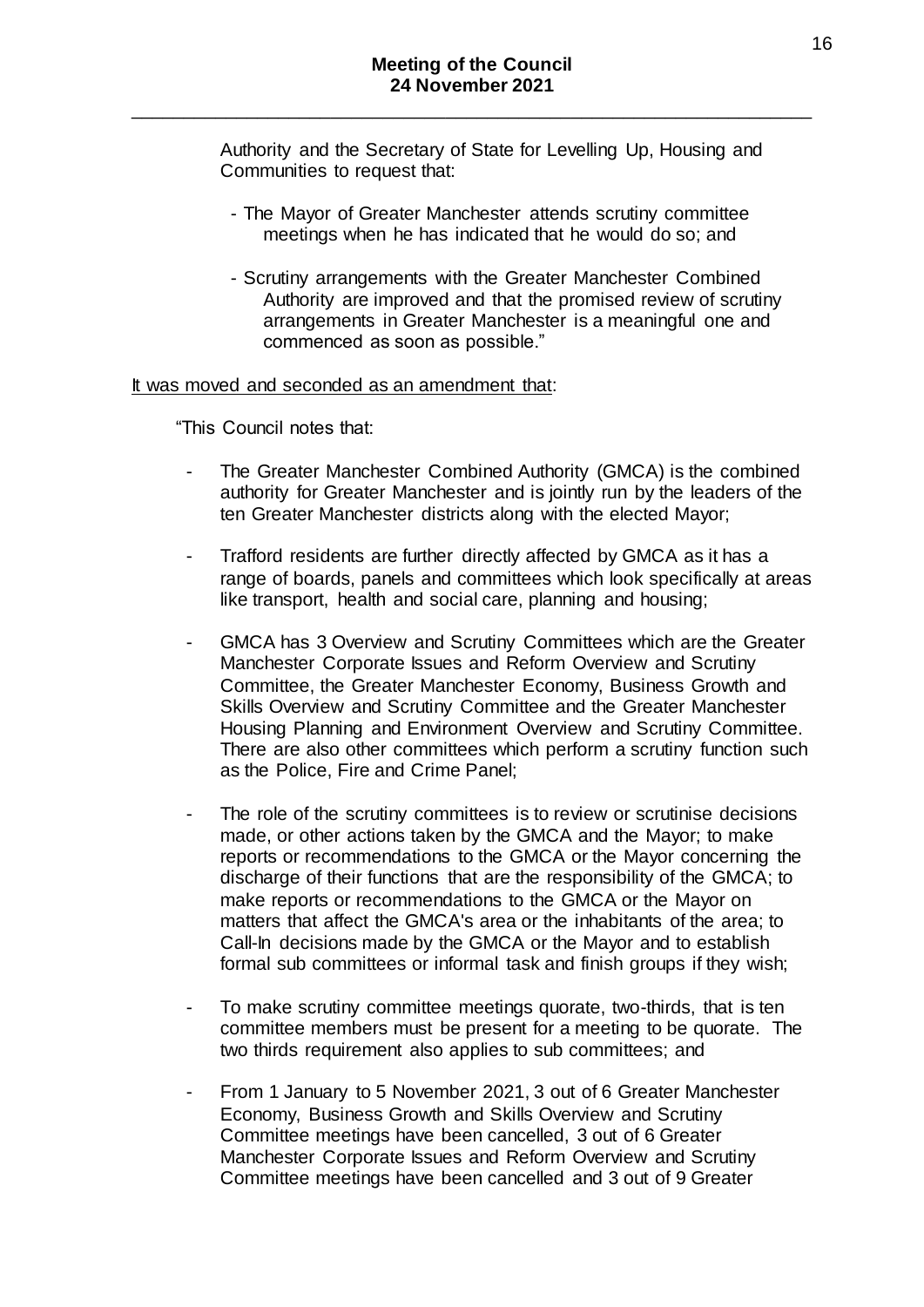Manchester Housing Planning and Environment Overview and Scrutiny meetings have been cancelled.

- **A review of scrutiny arrangements in Greater Manchester is already proposed.**
- This Council believes that:
	- The scrutiny committees have not been able to undertake their scrutiny function effectively due to the number of meetings being cancelled due to non-attendance by Members; and
- Article 7 of The Combined Authorities (Overview and Scrutiny Committees, Access to Information and Audit Committees) Order 2017 which imposes a duty on a combined authority to respond to reports and recommendations of overview and scrutiny committee is being impeded through a reduction in the volume of reports and recommendations being produced due to cancelled meetings.

This Council resolves:

- For the Chief Executive **or Deputy Chief Executive** of the Council to write to the Mayor of Greater Manchester, the Chief Executive of the Greater Manchester Combined Authority and the Secretary of State for Levelling Up, Housing and Communities to request that:
	- The Mayor of Greater Manchester attends scrutiny committee meetings when he has indicated that he would do so; and
	- Scrutiny arrangements with the Greater Manchester Combined Authority are improved and that the promised review of scrutiny arrangements in Greater Manchester is a meaningful one and commenced as soon as possible, **with recommendations from this review actioned promptly so that scrutiny can be strengthened in GMCA structures**."

(Note: After the amendment had been moved and seconded, the time being 9:05 p.m., the Mayor indicated that speeches on this matter would now be limited to a maximum of one minute per speaker.)

Following a debate on the matter, the amendment was put to the vote and declared carried. Subsequently, the substantive Motion was then agreed with the unanimous consent of the Council.

RESOLVED: That this Council notes that:

The Greater Manchester Combined Authority (GMCA) is the combined authority for Greater Manchester and is jointly run by the leaders of the ten Greater Manchester districts along with the elected Mayor;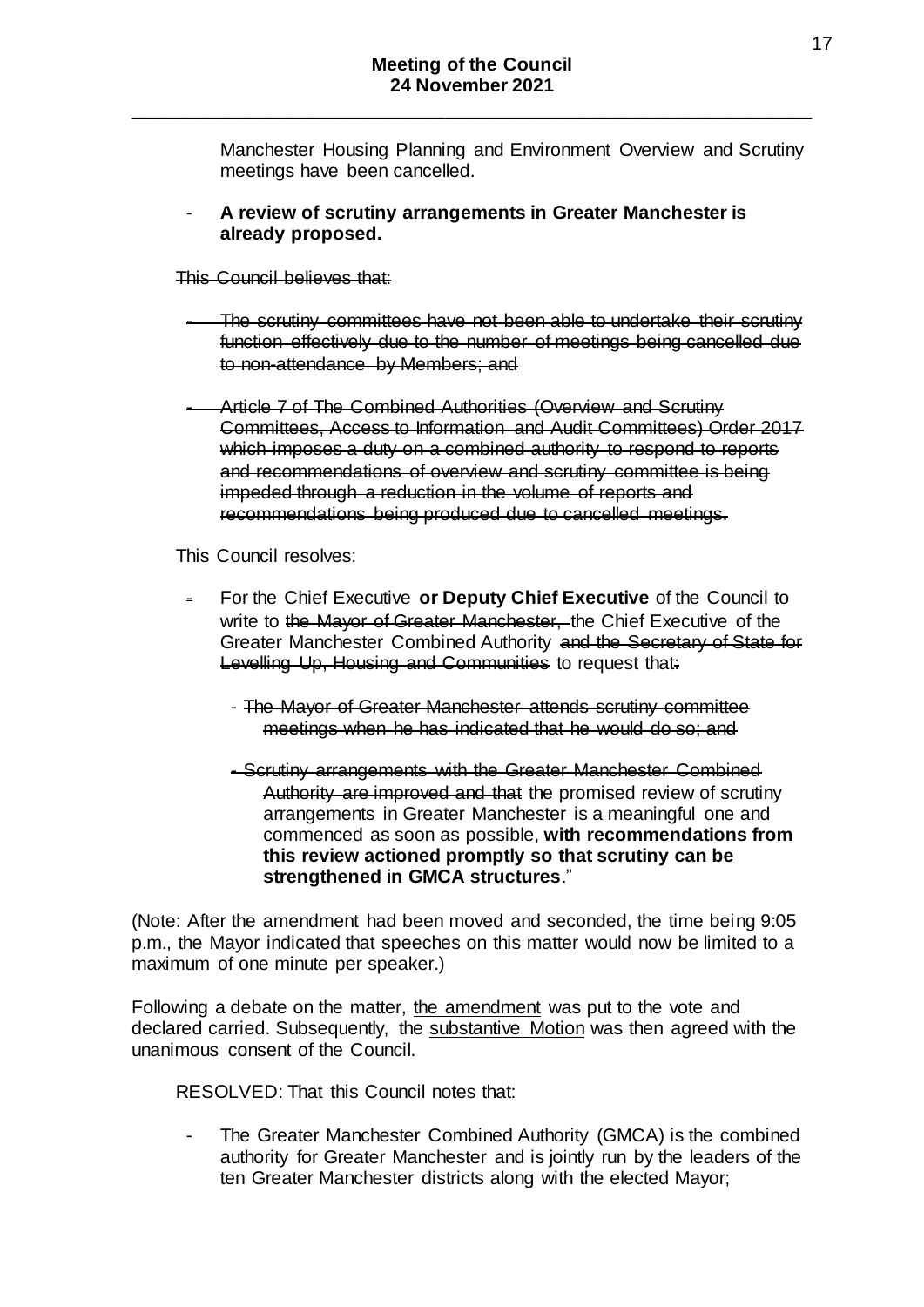- Trafford residents are further directly affected by GMCA as it has a range of boards, panels and committees which look specifically at areas like transport, health and social care, planning and housing;
- GMCA has 3 Overview and Scrutiny Committees which are the Greater Manchester Corporate Issues and Reform Overview and Scrutiny Committee, the Greater Manchester Economy, Business Growth and Skills Overview and Scrutiny Committee and the Greater Manchester Housing Planning and Environment Overview and Scrutiny Committee. There are also other committees which perform a scrutiny function such as the Police, Fire and Crime Panel;
- The role of the scrutiny committees is to review or scrutinise decisions made, or other actions taken by the GMCA and the Mayor; to make reports or recommendations to the GMCA or the Mayor concerning the discharge of their functions that are the responsibility of the GMCA; to make reports or recommendations to the GMCA or the Mayor on matters that affect the GMCA's area or the inhabitants of the area; to Call-In decisions made by the GMCA or the Mayor and to establish formal sub committees or informal task and finish groups if they wish;
- To make scrutiny committee meetings quorate, two-thirds, that is ten committee members must be present for a meeting to be quorate. The two thirds requirement also applies to sub committees; and
- From 1 January to 5 November 2021, 3 out of 6 Greater Manchester Economy, Business Growth and Skills Overview and Scrutiny Committee meetings have been cancelled, 3 out of 6 Greater Manchester Corporate Issues and Reform Overview and Scrutiny Committee meetings have been cancelled and 3 out of 9 Greater Manchester Housing Planning and Environment Overview and Scrutiny meetings have been cancelled.
- A review of scrutiny arrangements in Greater Manchester is already proposed.

This Council resolves:

- For the Chief Executive or Deputy Chief Executive of the Council to write to the Chief Executive of the Greater Manchester Combined Authority to request that the promised review of scrutiny arrangements in Greater Manchester is a meaningful one and commenced as soon as possible, with recommendations from this review actioned promptly so that scrutiny can be strengthened in GMCA structures.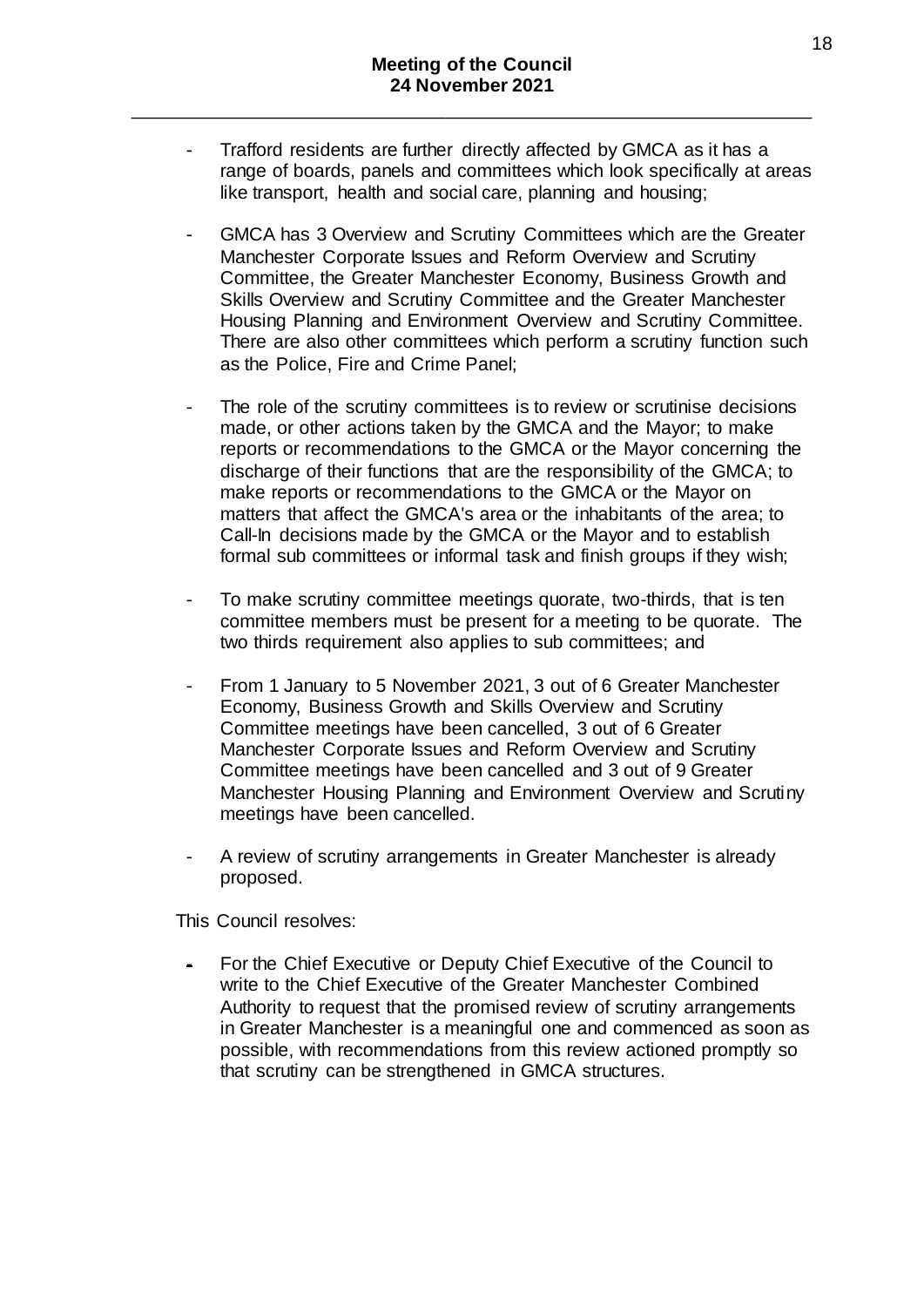#### **53. MOTION SUBMITTED BY THE CONSERVATIVE GROUP - PUBLIC CONSULTATIONS**

RESOLVED: That the Council notes that the Motion has been withdrawn.

## **54. MOTION SUBMITTED BY THE GREEN PARTY GROUP - BIKEABILITY TRAINING FOR CHILDREN WHO MISSED OUT DURING THE COVID-19 PANDEMIC**

(Note: Before moving the Motion, Councillor Welton declared a personal interest in the matter since his son had missed out on Bikeability training.)

(Note: After the amendment had been moved, the time being 9:17 p.m., the Mayor indicated that speeches on this matter would now be limited to a maximum of one minute per speaker.)

#### It was moved and seconded that:

"During the COVID-19 pandemic, 4,729 Year 6 pupils missed out on Bikeability training among the 2019-20 and 2020-21 year groups in Trafford. The cost of training the children is normally covered by a grant from the Department for Transport (£40 per child trained).

This Council will:

- work with Trafford's secondary schools to ensure that every child, that has previously missed out and is able to participate, receives Bikeability (or equivalent) training prior to starting Year 10.
- work with TfGM, Sports England and other funding bodies to fund the training, or, as necessary, consider prioritising for funding as part of its 2021-22 budget."

#### It was moved and seconded as an amendment that:

During the COVID-19 pandemic, 4,729 **many** Year 6 pupils missed out on Bikeability training among the 2019-20 and 2020-21 year groups in Trafford. The cost of training the children is normally covered by a grant from the Department for Transport (£40 per child trained).

This Council will:

work with Trafford's secondary schools to ensure that every child, that has previously missed out and is able to participate, receives **offer** Bikeability (or equivalent) training prior to starting Year 10 **for all children who missed out on this because it was not provided through their primary school due to the pandemic**.